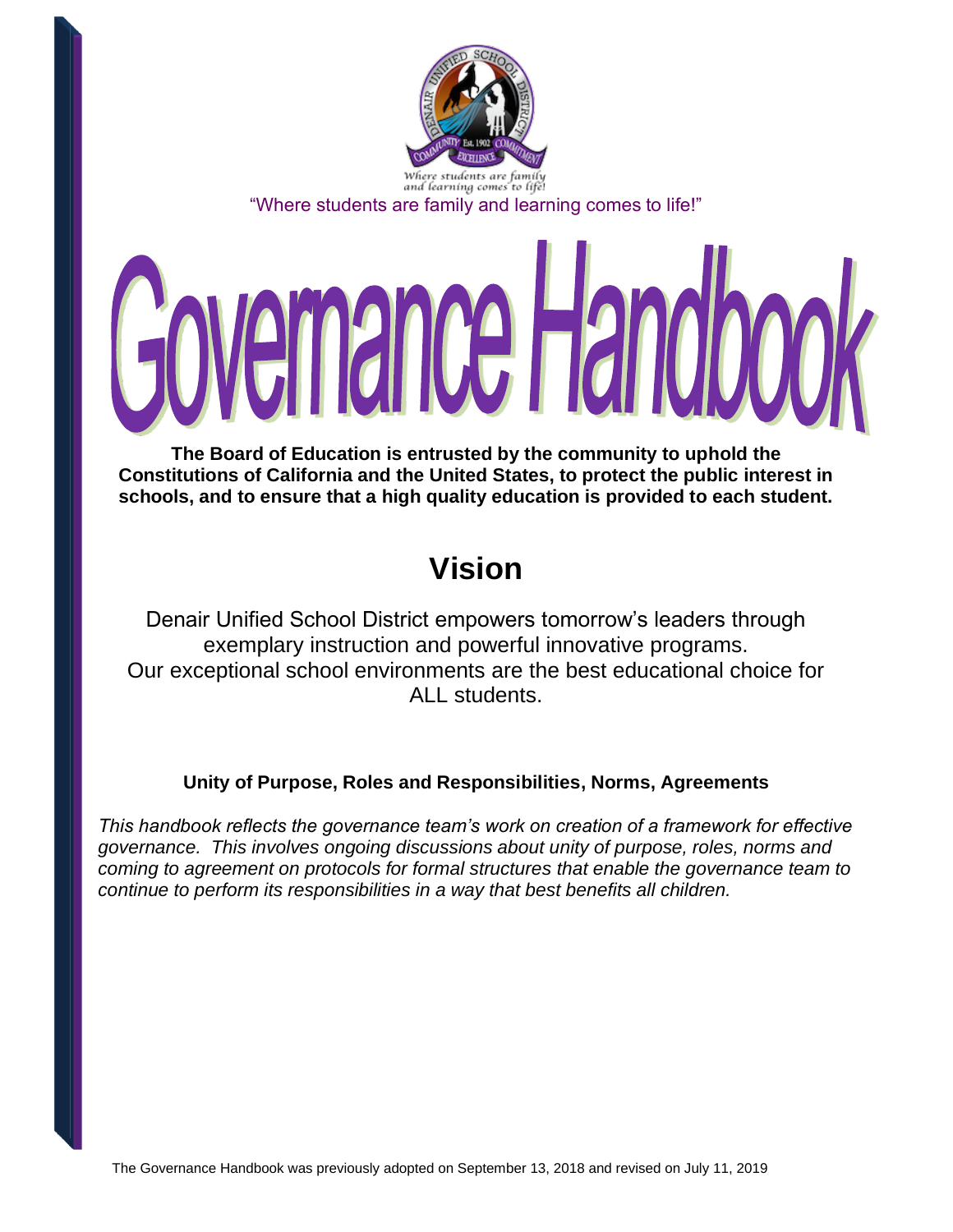# **Board of Trustees**

Ray Prock Jr., President Carmen Wilson, Clerk Regina Gomes, Member Crystal Sousa, Member Kathi Dunham-Filson, Member

# **Superintendent**

Dr. Terry Metzger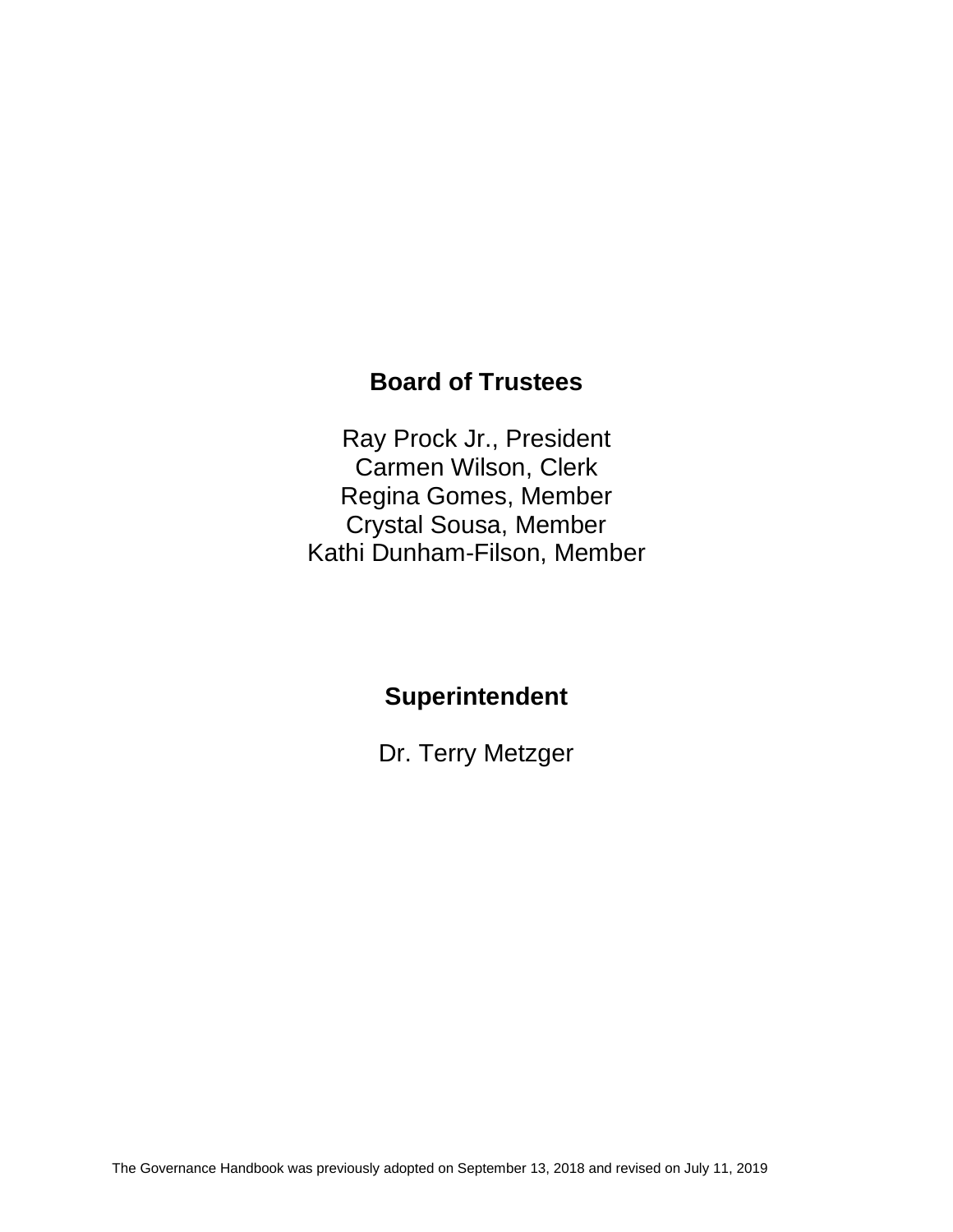#### TABLE OF CONTENTS

#### UNITY OF PURPOSE

#### ROLES AND RESPONSIBILITIES

#### POSITIVE GOVERNANCE TEAM CULTURE

#### SUPPORTIVE STRUCTURES AND PROCESSES (Protocols)

| The Board's Role and Relationship with the Staff and Community8 |  |
|-----------------------------------------------------------------|--|
|                                                                 |  |
|                                                                 |  |
| The Board's Relationship with the Superintendent 11             |  |
|                                                                 |  |

#### GOVERNANCE AGREEMENTS SIGNATURE PAGE..............................…..13

#### Governance Workshop History

June 1, 2016, November 1, 2016, January 23 & 24, August 3 & 4, 2018 and July 11, 2019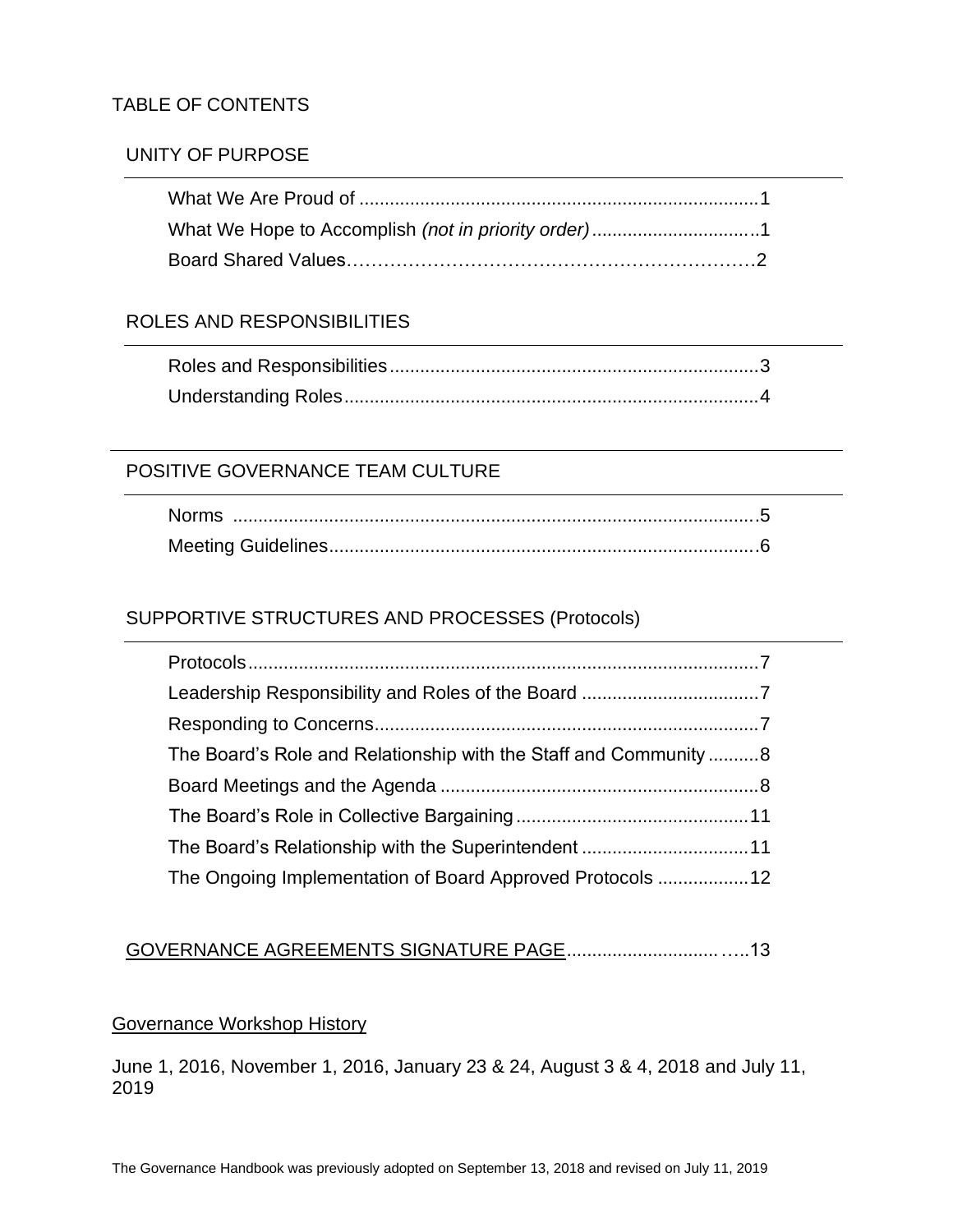#### **Building a Governance Team Unity of Purpose**

*School district governance is the act of transforming the needs, wishes, and desires of the community into policies that direct the community's schools.* 

In a school district, the Board and Superintendent work together as a governance team. For a governance team to work together effectively, members need to: maintain a unity of purpose, agree on and govern within appropriate roles, create and sustain a positive governance culture and create a supportive structure for effective governance.

# **What we are most proud of about our District…**

- Our students and staff everyone is striving and motivated.
- The commitment of our staff, families and community is evident in our resilience.
- The authentic pride in our schools.
- The sense of community over generations and a positive outlook for the future.

#### **What do we want to accomplish as a governance team? What do we stand for?**

- Our shared purpose is having optimal learning environments and educational opportunities for all students.
- Moving Denair Unified School District forward by developing innovative programs and promoting growth.
- Supporting and strengthening our focus on exemplary education and academic success.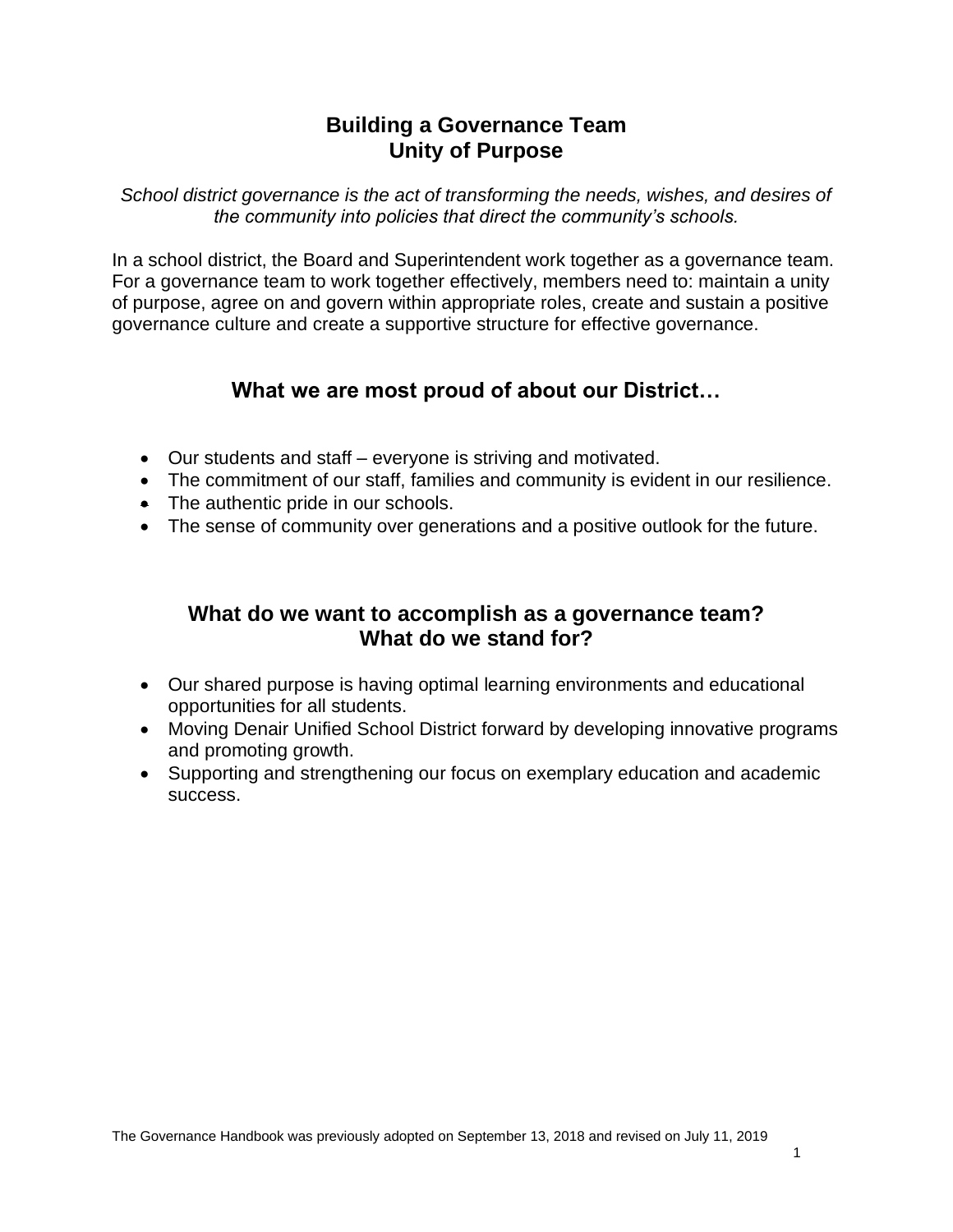# **Board of Trustees – Shared Values**

Shared Values are those beliefs that are central to the mission of our District. They are stable and all members of our District rely on them for guidance and decision-making. They are used to help our District achieve its vision and mission.

#### *Responsibility*

- Establish a sense of shared responsibility
- Balance the needs of students, employees and operational requirements.
- Define and pursue common vision with common sense.
- Ensure shared accountability for and ownership of agreements made.

#### *Respect*

- Promote positive professional relationships.
- Listen to and consider ideas based on their merit in a fair and honest process.

#### *Commitment*

- Establish priorities and follow through strategies aligned with our mission and vision.
- Demonstrate positive, supportive commitment to our District's shared vision and values.
- Work collaboratively at all times to solve problems.
- Hold to a commitment that will inform, educate and support the shared values of our District.

#### *Honesty and Trustworthiness*

- Share accurate, timely verbal and written communications.
- Establish mutual trust with all stakeholders based on openness, consistency and reliability.
- Build trust in an honest and straightforward manner founded on our shared values.
- Emphasize actions that are fair and equitable as we work together.

#### *Caring and Compassion*

- Display mutual respect and support of others.
- Respond unselfishly to the needs of others and treat others with kindness, concern and generosity.
- Value similarities and differences of others.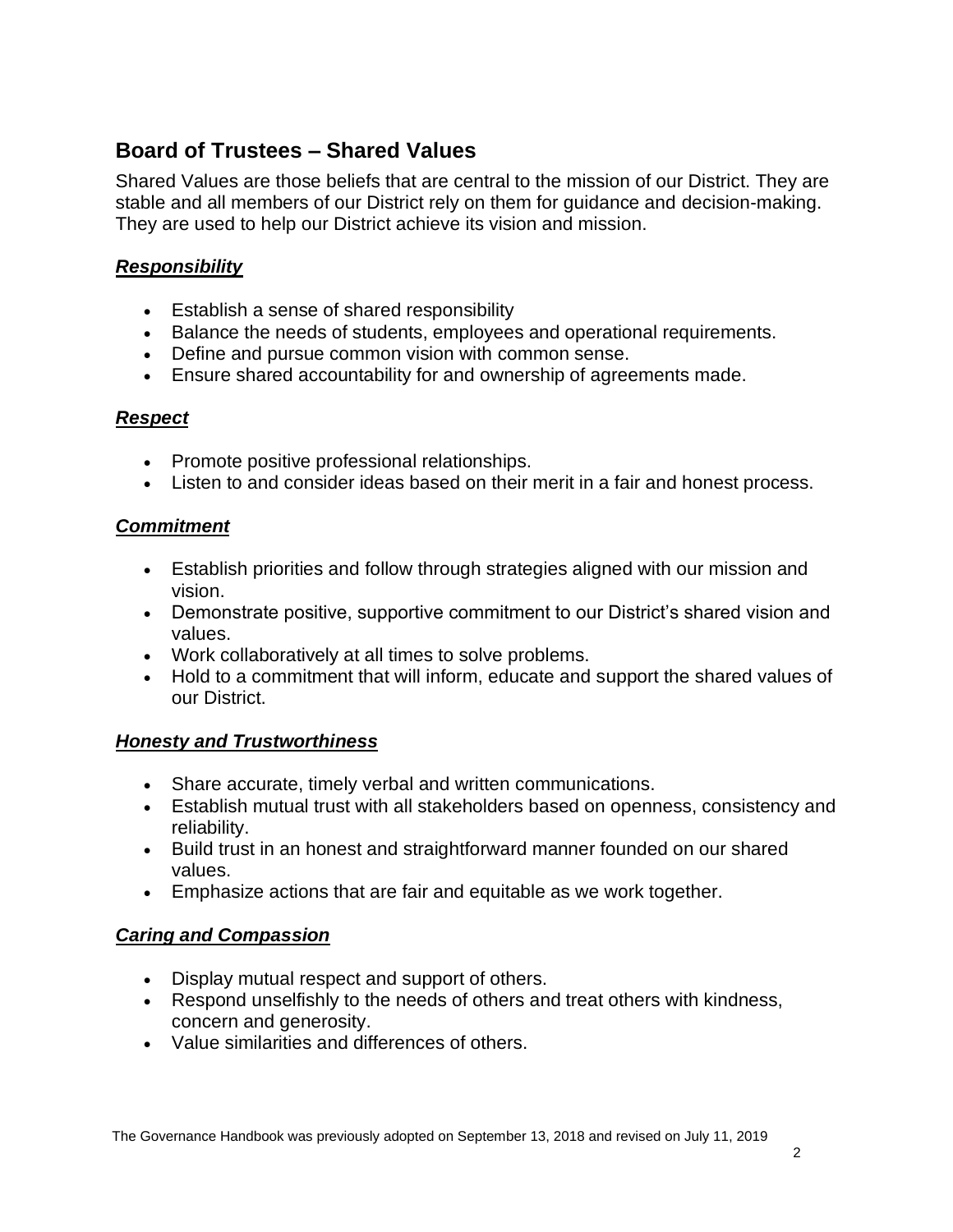# **Roles and Responsibilities**

*Mutual agreement on the roles of the Board and Superintendent*

The role of Trustees is to stay focused on the big picture while fulfilling five responsibilities in a series of job areas. These five responsibilities are:

- 1. We set the direction.
- 2. We establish the structure.
- 3. We provide support.
- 4. We ensure accountability.
- 5. We act as community leaders.

We carry out these responsibilities in each of the following job areas:

- Setting the District's Direction
- Student Learning and Achievement
- Finance
- Facilities
- Human Resources
- Policy
- Judicial Review
- Collective Bargaining
- Community Relations and Advocacy

The Superintendent assists the Board in carrying out its responsibilities in each of the job areas, and leads the staff toward the accomplishment of the agreed upon District vision and goals.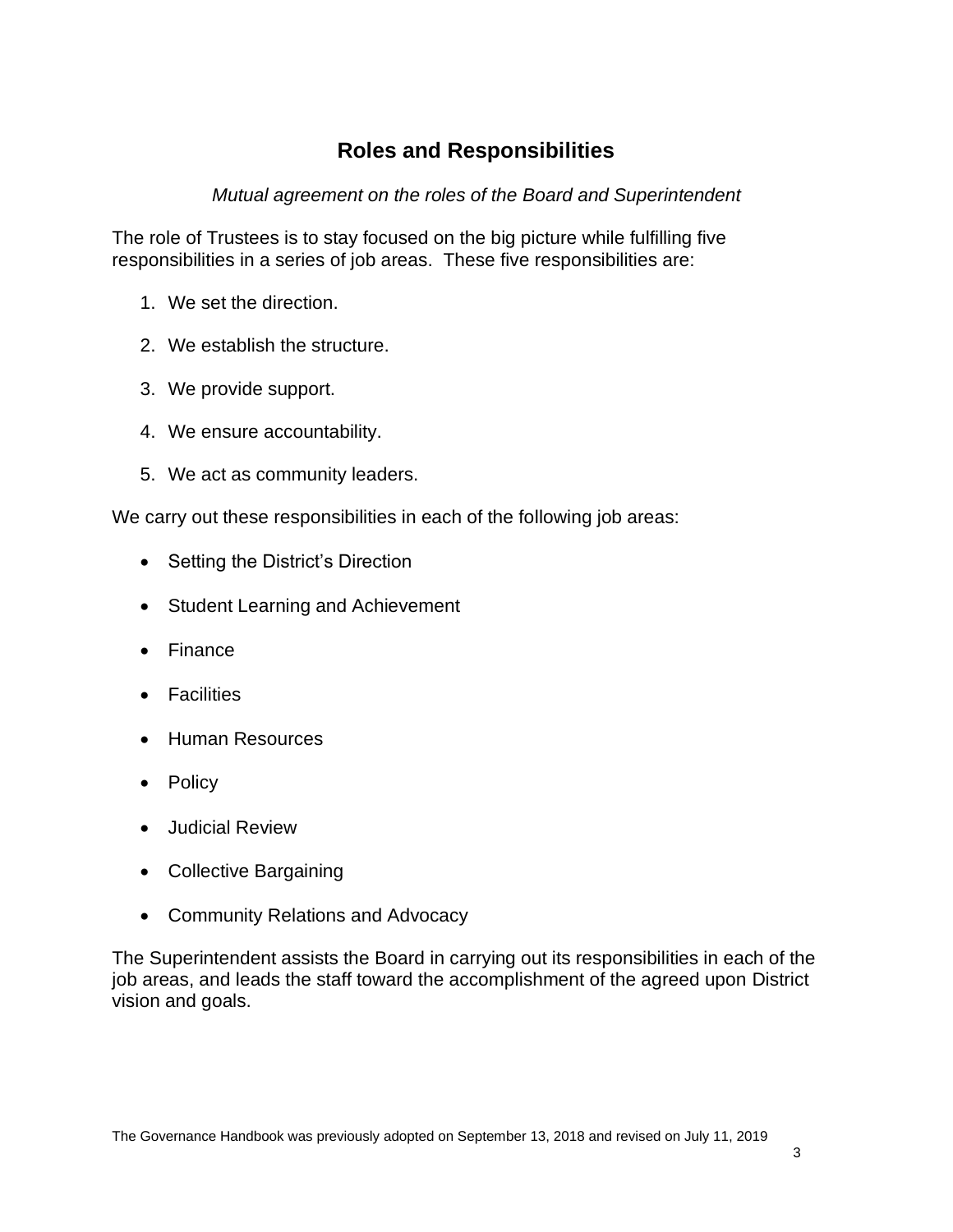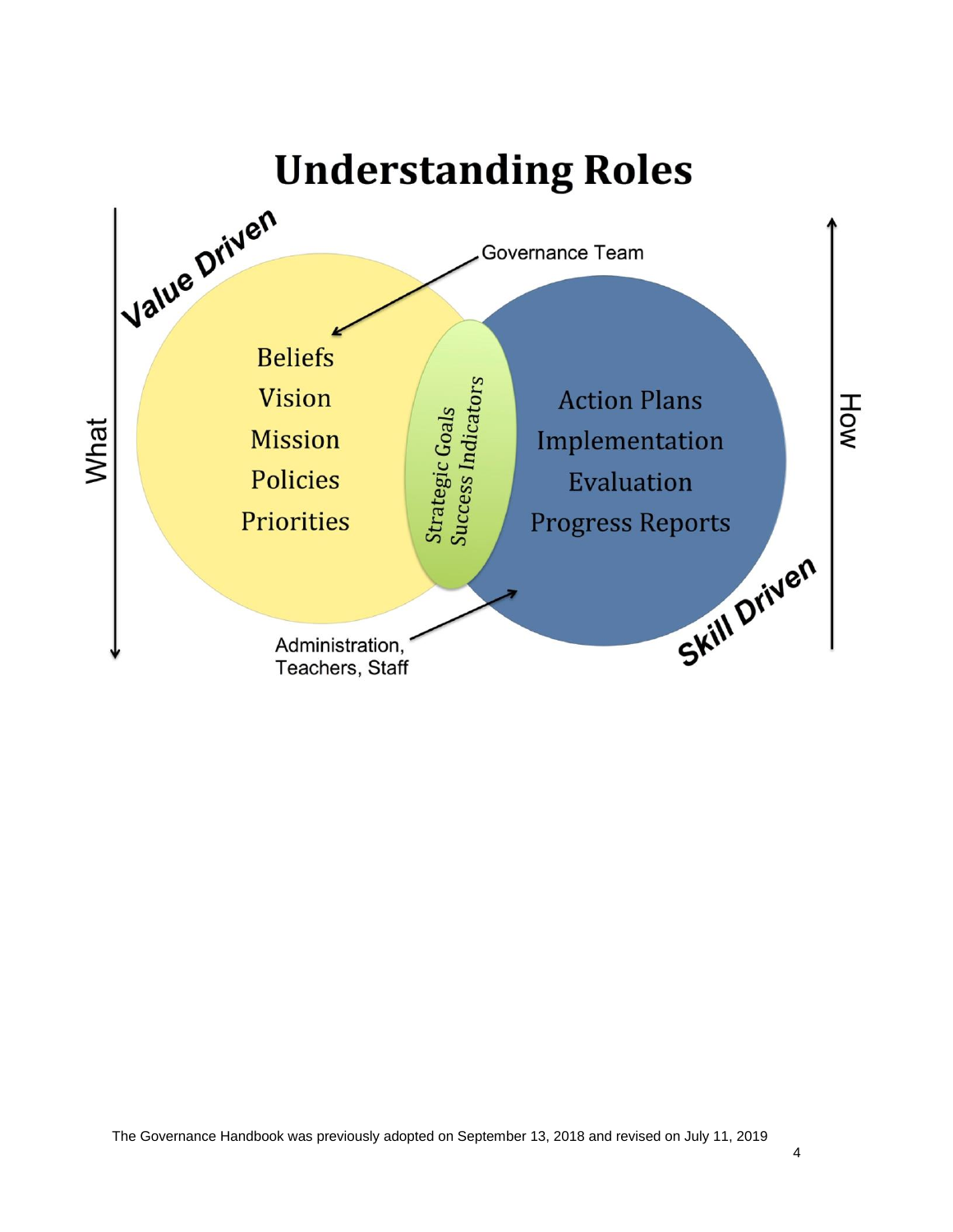# **Creating and Sustaining a Positive Governance Team Culture**

*Culture is the positive or negative atmosphere created by the way people in an organization treat each other. Teams have unwritten (implicit) or written (explicit) agreements about how they will behave with each other and others. These behavioral ground rules, often called norms, enable teams to build and maintain a positive culture or shift a negative one.*

#### **Governance Norms**

*In addition to meeting the norms below in order to create a positive culture and atmosphere, we agree to act in ways that will help us meet the CSBA Professional Governance Standards.*

# **We Believe that a strong governance team is one that…**

- Works cooperatively toward consensus decisions
- Congeals to achieve a common vision and accompanying goals
- Shares a common goal and invests the time to achieve that goal
- Brings different ideas and approaches to achieve a common goal
- Understands the art of compromise in debate
- Brings diverse knowledge and backgrounds together to guide an entity
- Keeps the best interest of the kids at all times **The kids win!**

#### **Therefore, we agree to:**

- Keep from taking disagreements personally (individuality is embraced, respected).
- To show respect (never dismiss/devalue others).
- Make a commitment to effective deliberation, each listening openly while everyone is allowed to express his or her point of view.
- Make a commitment to open communication, honesty, no surprises.
- Commit the time necessary to govern effectively. This means being there, being knowledgeable, participating, understanding the full scope of being a Board Member and being willing to take on all the responsibilities involved.
- Be collaborative (this is the way we operate)!
- Maintain confidentiality (builds trust).
- Look upon history as lessons learned; focus on the present and the future.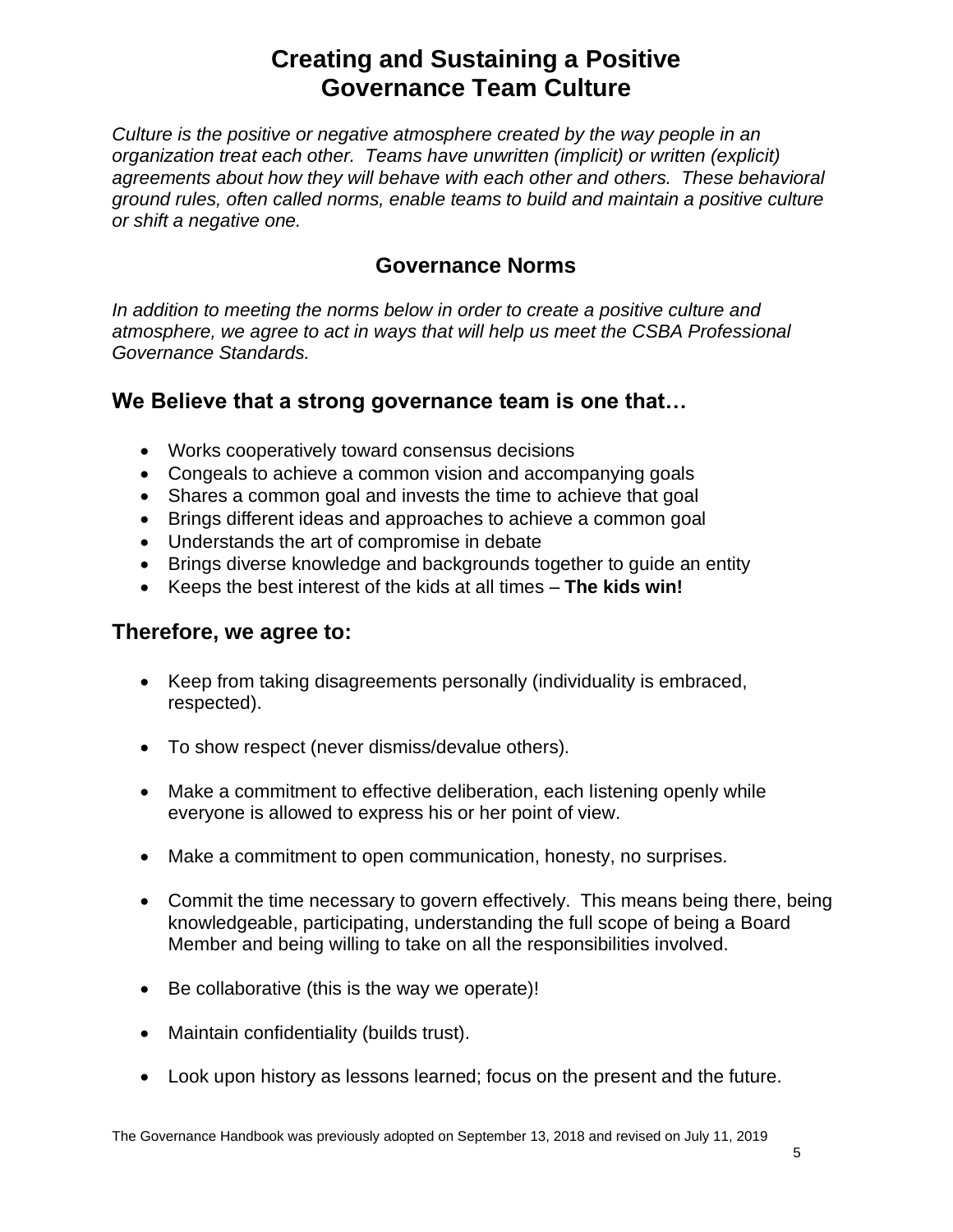# **AND – ABOVE ALL –**

• Focus on what is best for students! *The children are waiting…*

#### *To this end, we have adopted the following meeting guidelines:*

#### **Meeting Guidelines**

- We will keep our focus on the best interest of our students.
- We will stay focused on our goals.
- We will listen actively to all ideas.
- We will communicate openly and honestly.
- We will respect differences and show respect.
- We will each be responsible for the success of the meeting, participate equally and take responsibility for the work of the team.

We will work toward the future while learning from the past!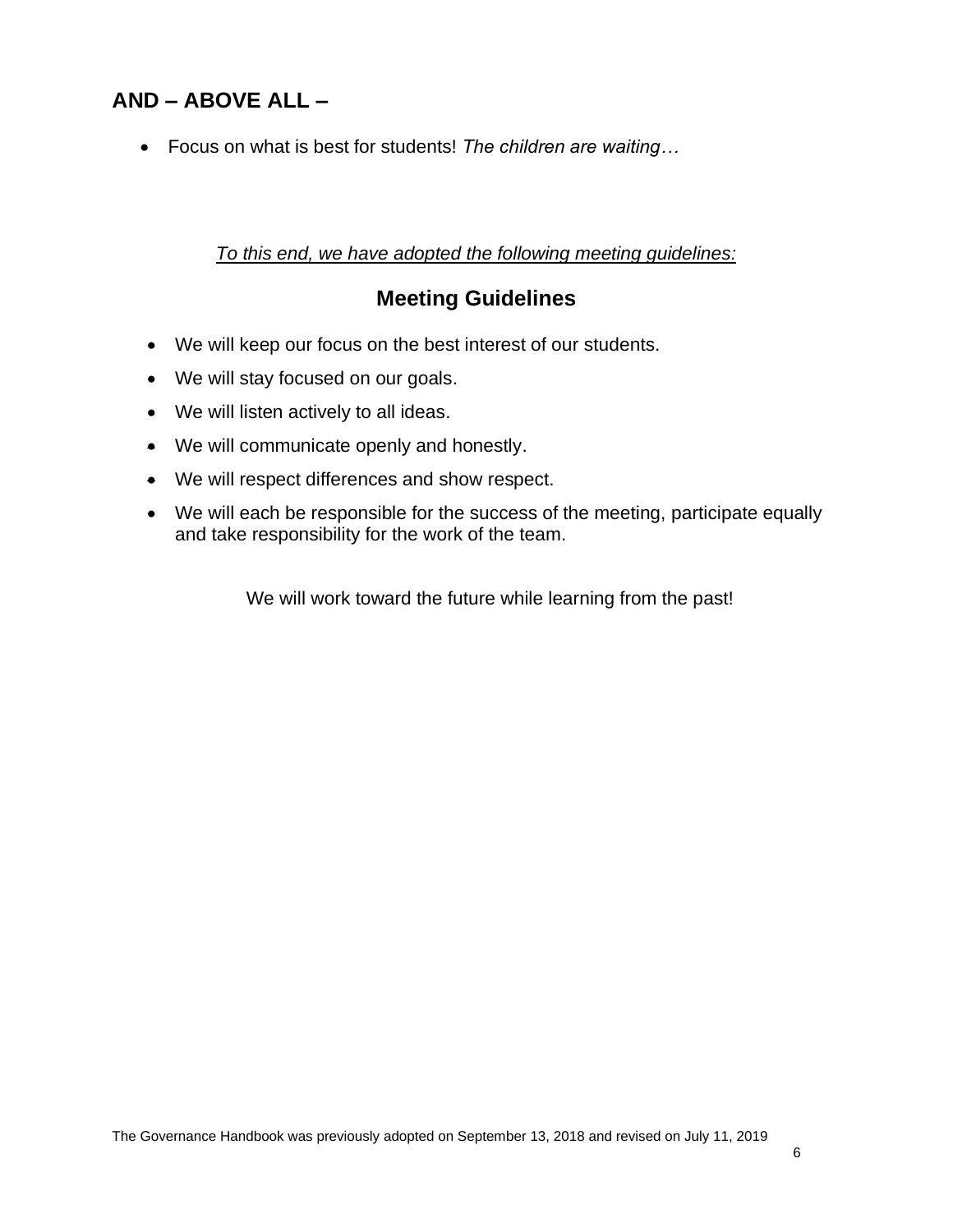# **Board Governance Protocols**

#### **Leadership Responsibility and Roles of the Board**

The only authority to direct actions rests with the quorum of the Board sitting at the Board table. Individuals can request action by bringing up a new idea, explaining their interest in a particular course of action and working to get a Board majority to support moving in that direction. When a majority of the Board, sitting in a formal meeting, requests action, that request should be made in the context of the intended results, not the methods used to achieve those results.

As a Board, we recognize that no individual member of the Board, by virtue of holding office, shall exercise any administrative or investigatory responsibility with respect to the schools; nor as an individual, command the services of any employee. Board Members are to channel their requests and/or concerns directly to the Superintendent (and, if necessary, through the Board President).

Board Policies (BB 9000 and 9200) of the District relate to the role and responsibilities of the Board collectively and Board Members individually.

#### **Responding to Concerns**

In responding to concerns regarding the work of the District, Board Members will:

- *Receive* the information (listen), unless the issue is one that might come before the Board in its Judiciary role.
- *Repeat* the information paraphrase to ensure understanding, when it is appropriate to listen to the concern.
- *Remind* the individual that a Board Member has no authority as an individual and share the appropriate line of command and process to follow in addressing their concern.
- *Re-Direct* Thank them for sharing their thoughts and direct them to the appropriate staff member.
- *Report* At the earliest possible time, inform the Superintendent.

When interacting with the public, Board Members will hold to the highest level of professional conduct, including emphasizing the positive aspects of the District.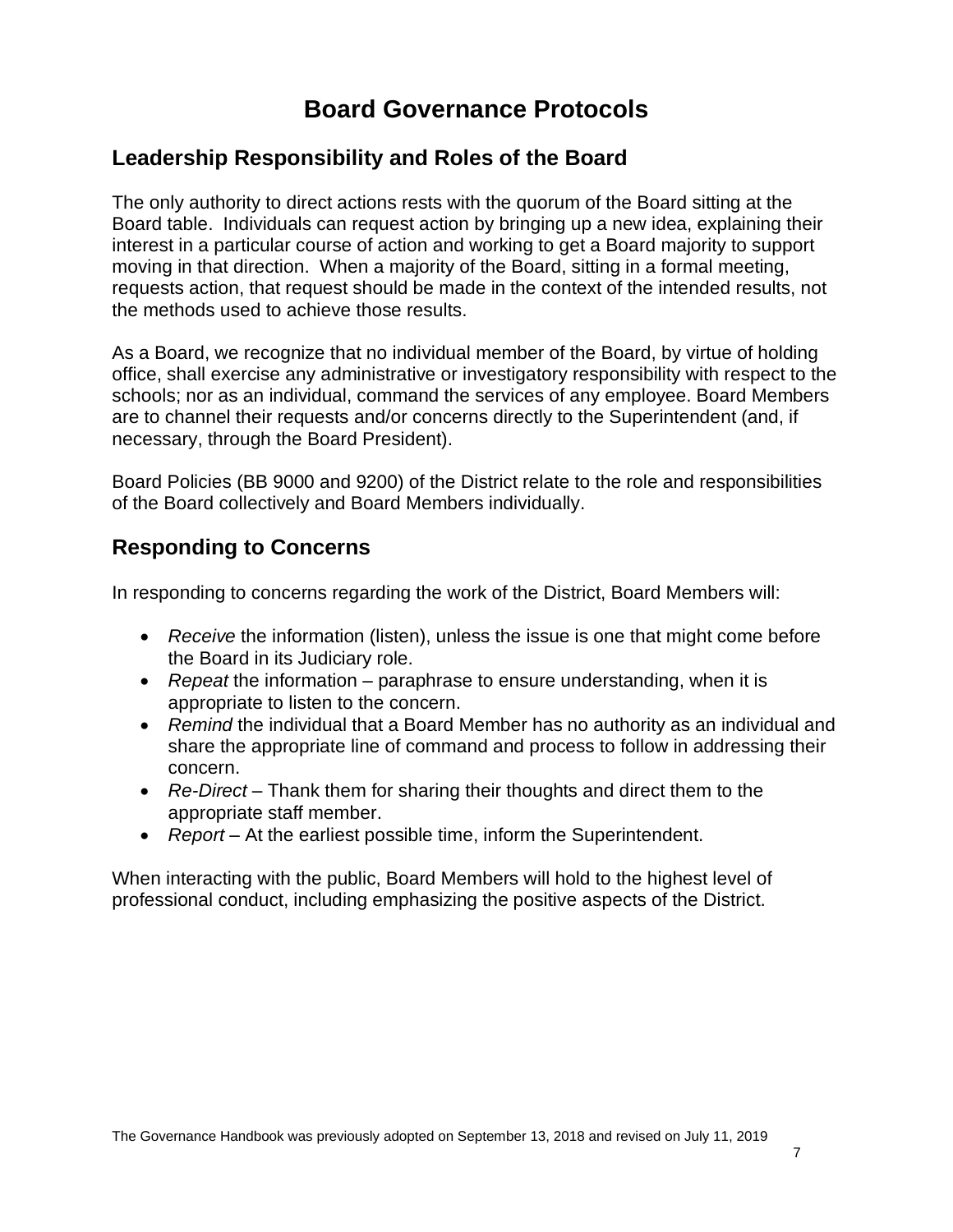#### **The Board's Role and Relationship with the Staff and Community**

When individually visiting schools or departments, as a professional courtesy, Board Members are encouraged to notify the Superintendent of such a visit, and may provide input to the Superintendent on issues or concerns that may arise from such a visit.

Board Members will direct all requests for information to the Superintendent. The Superintendent will distribute the information to all Board Members.

This protocol does not imply a censoring of any private and informal conversations.

#### **Board Meetings and the Agenda**

A Board meeting is held in public, but is not the public's meeting (e.g., open-forum town hall meeting).

Meetings will be conducted in such a way as to allow the public to provide input in the time allotted to ensure that multiple voices of the community inform Board deliberations; however, when the Board deliberates, it will be a time for the Board to listen and learn from each other, taking public input into consideration without reengaging the public.

Regular Board meetings will be on the second Thursday of each month. Normally, each Board meeting will begin with Closed Session at 5:30 pm. The Regular Public Meeting will begin at 7:00 pm. Study Sessions are scheduled for the fourth Thursday of each month and shall be held at the discretion of the Board.

The design of the Board agenda will follow the historical structure utilized by the Board. The design of the agenda may only be altered with the approval of the Board.

The Superintendent, with the support of staff, will create each Board Agenda. In preparation of the agenda, Board Members may request items to be placed on the agenda.

For Regular Board meetings, the Board President, Clerk and the Superintendent will, at least seven days prior, review the contents of the agenda and the process that will be followed at the meeting and make appropriate revisions.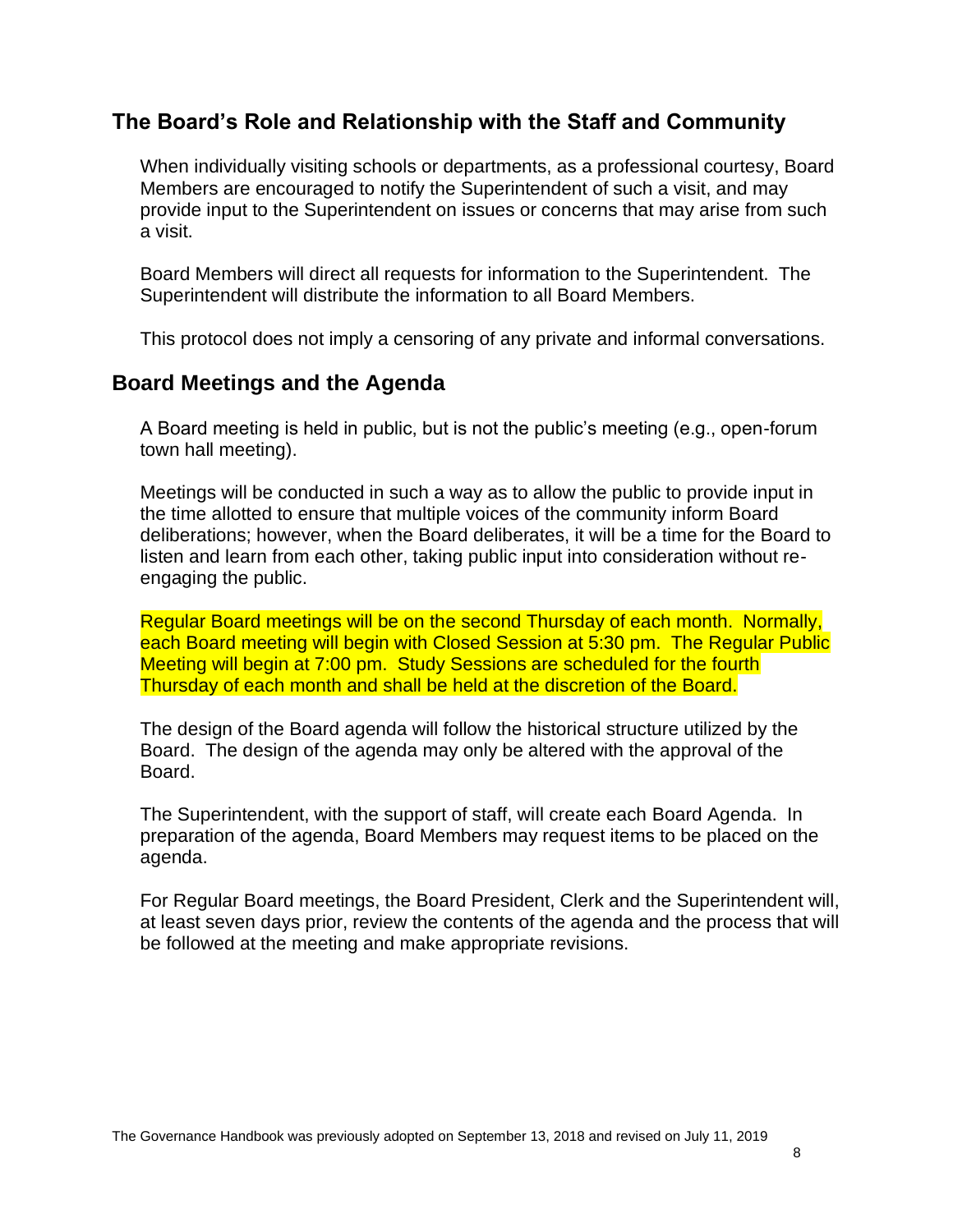# **Board Meetings and the Agenda (continued)**

The Governing Board recognizes the importance of developing a system of internal control procedures in order to help fulfill its obligation to monitor and safeguard district resources and to ensure that invoices are paid expeditiously. The warrant process protocol is as follows:

Step 1 – Once a week, the Board shall receive, via email, each warrant register. Step 2 - Each Board Member shall review the warrant register, within 72 hours of receipt.

Step 3 - Each Board Member shall communicate, via email, to the Superintendent the warrants that are of concern.

Board Members will make every effort to submit, prior to the meeting, questions they intend to ask so that the Superintendent and district staff have the opportunity to prepare to answer Board Members' questions at Board meetings.

When an individual Board Member requests information, that information will be provided to all Board Members. If unforeseen questions arise during the meeting, Trustees will acknowledge their question or comment as spontaneous and that they understand that staff may not have the information on hand to answer the question.

Individual Board Members are expected to self-monitor compliance to the Brown Act, including limiting Closed Session to the agenda item(s). Board Members need equal access to information, and to operate within the Brown Act. The use of email communication is subject to the Brown Act. The Superintendent shall forward questions and answers to all Board Members. Board Members, when responding, shall not "reply to all."

Board Members will read the information provided to them and commit to ongoing professional development and training.

Each trustee has the obligation, in serving the community, to vote on each item presented to the Board.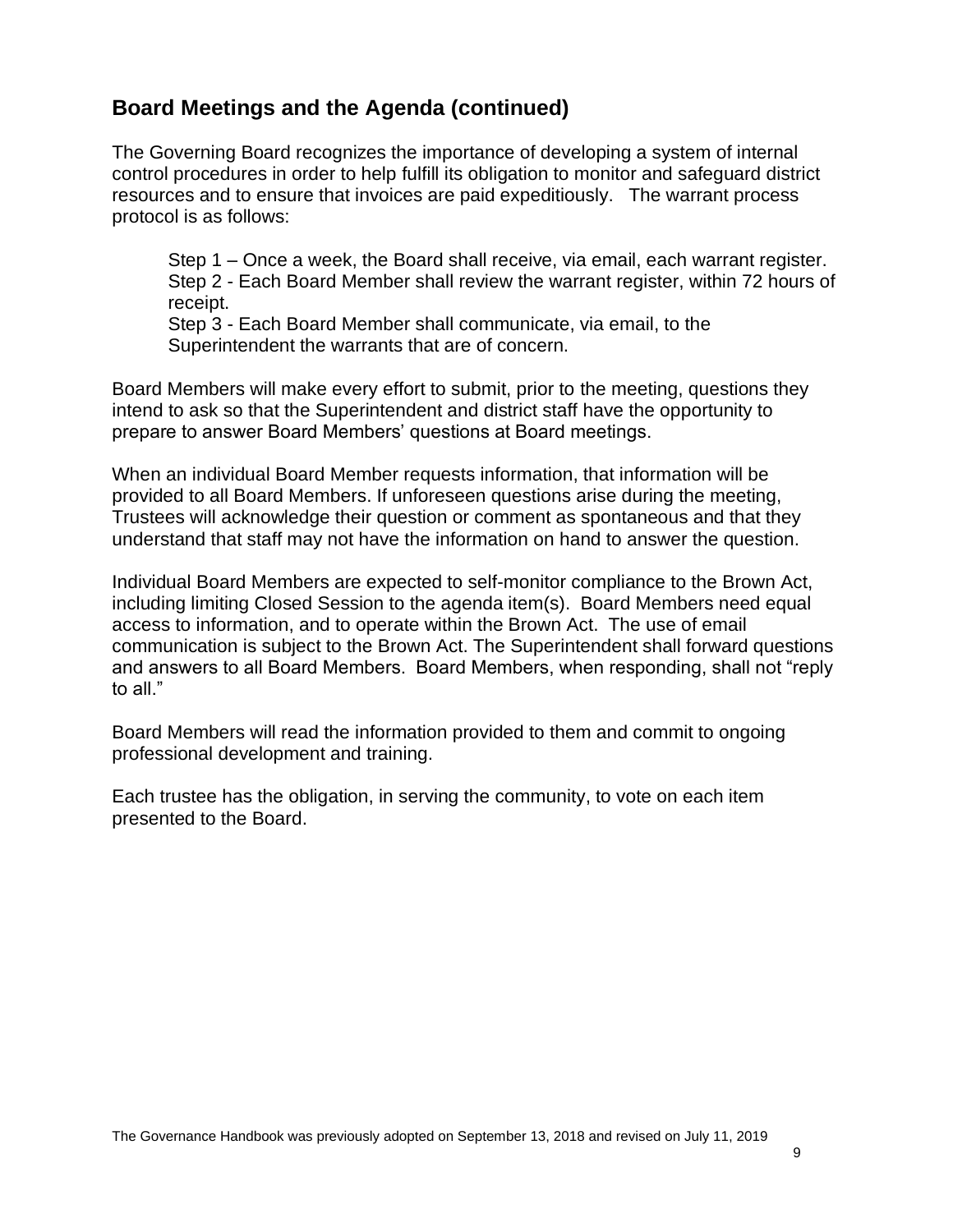# **Board Meetings and the Agenda (continued)**

The governance team will strive for brevity in deliberations, keeping remarks brief and to the point so that all opinions can be expressed and meetings can be efficient. Addressing each agenda item the Board shall, normally, adhere to the following process:

- Staff Presentation/addressing questions from the Board
- Input from the Community
- **Board Discussion and Deliberation**

Each trustee respects the right of other trustees to vote in the minority position. If requested by a fellow team member, each trustee agrees, as a courtesy to the team, to explain the reason for their vote, either during deliberation or before casting the vote.

To model the behavior of being polite and professional at Board meetings, the governance team should address one another by their last name and appropriate prefix/title.

Recognizing that the Community elects leaders to serve as Board Members, it is assumed that each Board Member has the ability to serve as Board President. Unless there are extraordinary circumstances, the protocol to be used to elect the officers of the Board will follow a seniority rotation into the leadership roles of the Board. Seniority is determined by the year in which an individual is elected or appointed. If multiple new members are elected in the same year, then lots shall be drawn to establish seniority. Due to personal circumstance (e.g., medical reasons), a Board Member who is next in line to serve as Clerk or President, may elect not to rotate into the Clerk/President position at an organizational meeting. If this occurs, (due to medical reasons) the member would remain in the order of succession with future first right of refusal.

The protocol for recording the votes of the individual Board Members shall follow the rotation order established in the election of officers, with the first vote recorded being that of the Past President and the last vote would be that of the President of the Board.

The Board wishes to maintain a culture of professionalism, stay focused, and respect the need of trustees to be available to their families:

- Cell phones will be set for 'silent' or vibrate.
- Trustees will be discreet in checking cell phones if necessary.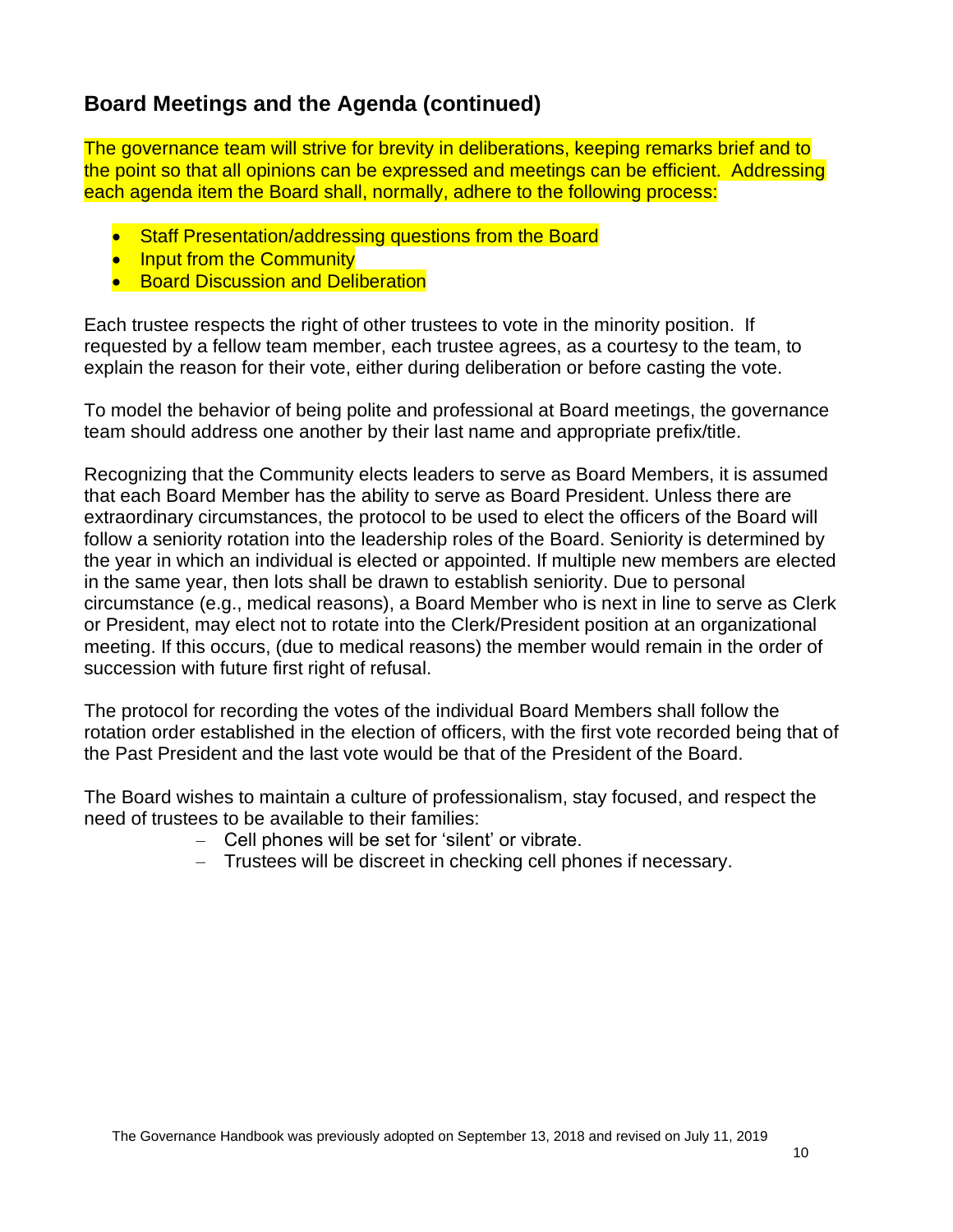# **The Board's Role in Collective Bargaining**

Board Members will be actively involved in the collective bargaining process to ensure that the District is represented well by those selected to negotiate on behalf of the Board and the Community. The involvement of the Board will be to:

- Ensure that the ethical, fiscal and educational goals of the Community are represented in the actions taken throughout the collective bargaining process;
- Participate by providing direction and guidance to those selected to represent the Board (District Negotiation Team). Board Members do not attend at-the-table negotiations.
- Establish the bargaining approach to be utilized by its negotiation team;
- Set the District's collective bargaining parameters for its negotiation team;
- Expect, as the representative of the Board, that the Superintendent will ensure that the Board, collectively and individually, is informed on the issues and strategies implemented within the collective bargaining process.
- The Superintendent is the Collective Bargaining Spokesperson for the Board.

# **The Board's Relationship with the Superintendent**

The Board will commit to work through and with the Superintendent on issues regarding the running of the District. The Superintendent will inform the Board as soon as possible of:

- $\checkmark$  serious safety concerns
- $\checkmark$  serious disciplinary action
- $\checkmark$  serious / unexpected personnel changes or disciplinary issues
- $\checkmark$  serious illness or death of a student, a staff member or members of the staff member's immediate family
- $\checkmark$  legal or liability concerns
- $\checkmark$  notable achievements

In all matters, the Board and Superintendent are expected to protect confidential information.

It is the Superintendent's responsibility to organize the staff in the manner that best serves the needs of the District. As a professional courtesy, the Superintendent shall provide appropriate notice to the Board in advance of action being taken.

As the norm, the Superintendent speaks on behalf of the Board. The Board President is authorized to speak on behalf of the Board, when necessary.

The Superintendent will inform the Board when media contacts the Superintendent.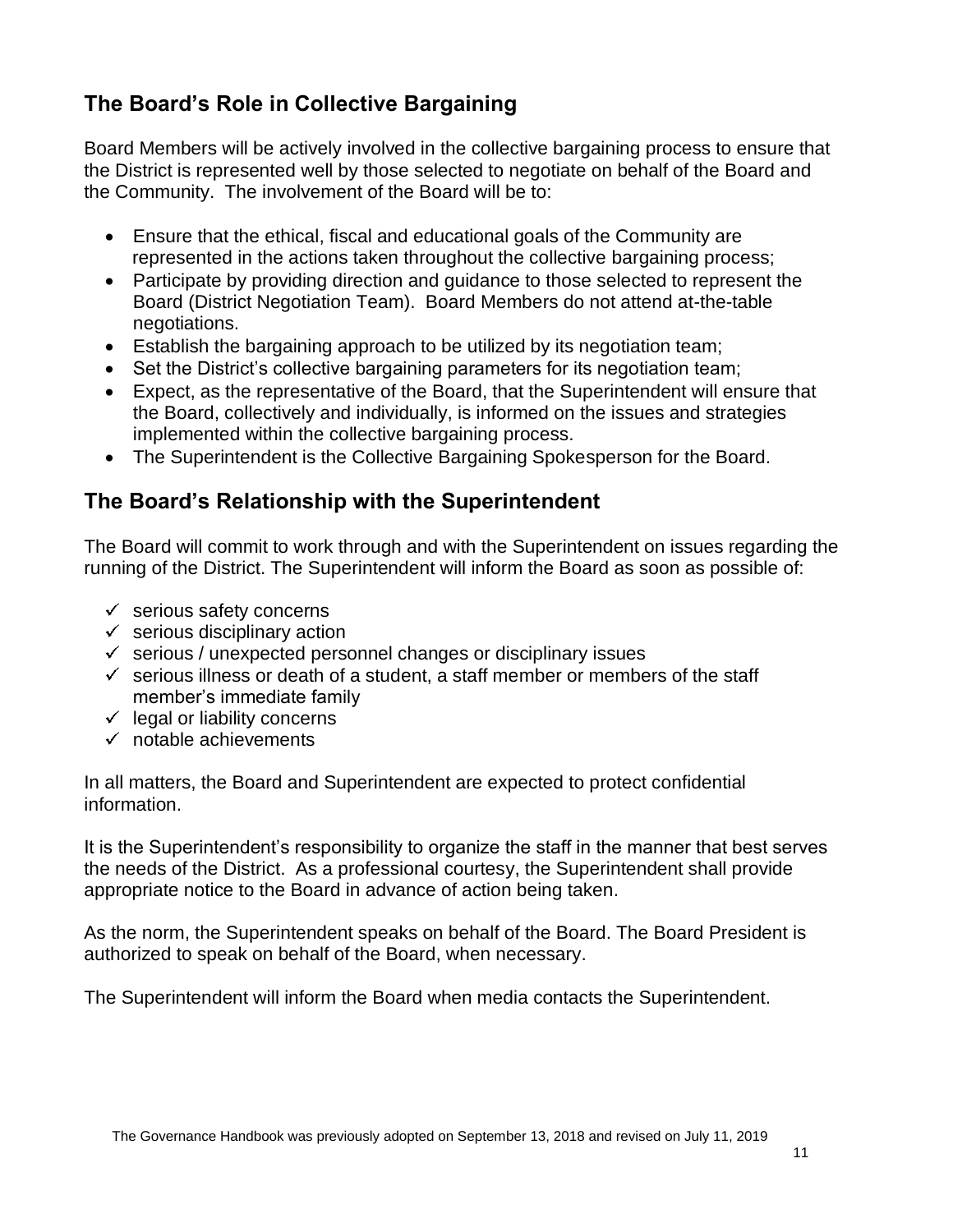# **The Board's Relationship with the Superintendent (continued)**

All conflicts between the Superintendent and the Board will be handled in Closed Session, with the Superintendent being in attendance, when appropriate and necessary.

Conflicts between individual governance team members (including the Superintendent) will be addressed privately between those who hold the conflict and will not involve other members of the team.

The Board commits to complete an annual evaluation of the Superintendent. The Board will set aside at least one special meeting in January for the purpose of completing the annual evaluation of the Superintendent. Normally, in consultation with the Superintendent, the evaluation process and associated documents will be developed and approved by the Board, not later than the first Board meeting in March. The evaluation process and instrument is designed to bring about the collective view of the Board. Thus, the evaluation will reflect the majority view of the Board, as a whole.

# **The Ongoing Implementation of Board Approved Protocols**

Within 90 days of the election/appointment of a new Board Member or appointment of a new Superintendent, a Study Session of the whole Board will be held for the purpose of reviewing/updating the governance protocols of the Board.

Upon the request of two or more Board Members, a special study session will be called for the purpose of reviewing/updating of the governance protocols of the Board.